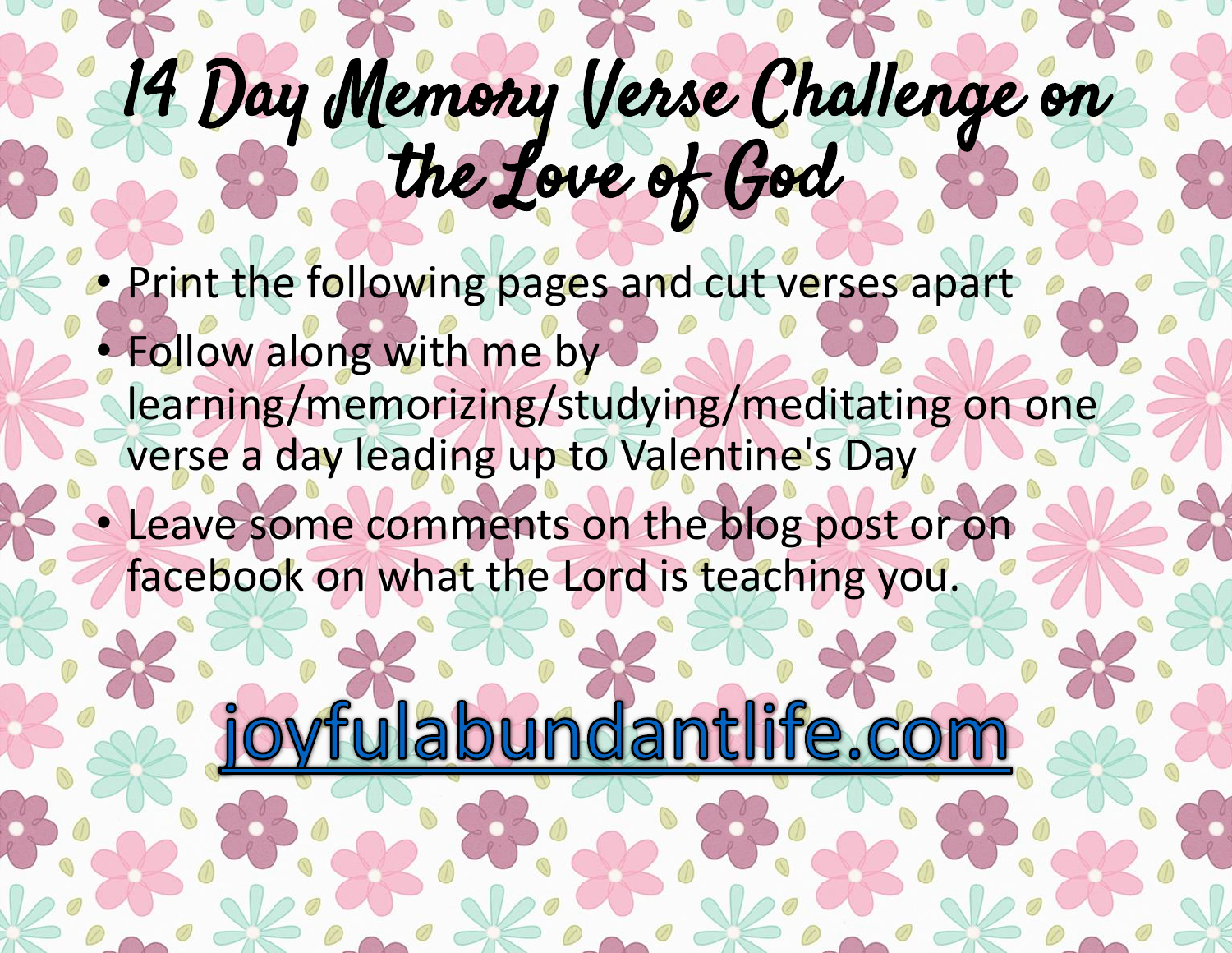Jeremiah 31:3 The LORD hath appeared of old unto me, saying, Yea, I have loved thee with an everlasting love: therefore with lovingkindness have I drawn thee.

Proverbs 8:17 I love them

that love me; and those that seek me early shall find me.

Song of Solomon 2:4 He brought me

to the banqueting house, and his banner over me was love.

**AJOV FU** 

John 3:16 For God so loved

UPO UP UPO UP

100 00 - 100 00

the world, that he gave his only begotten Son, that whosoever believeth in him should not perish, but have

everlasting life.

a buine aint in a col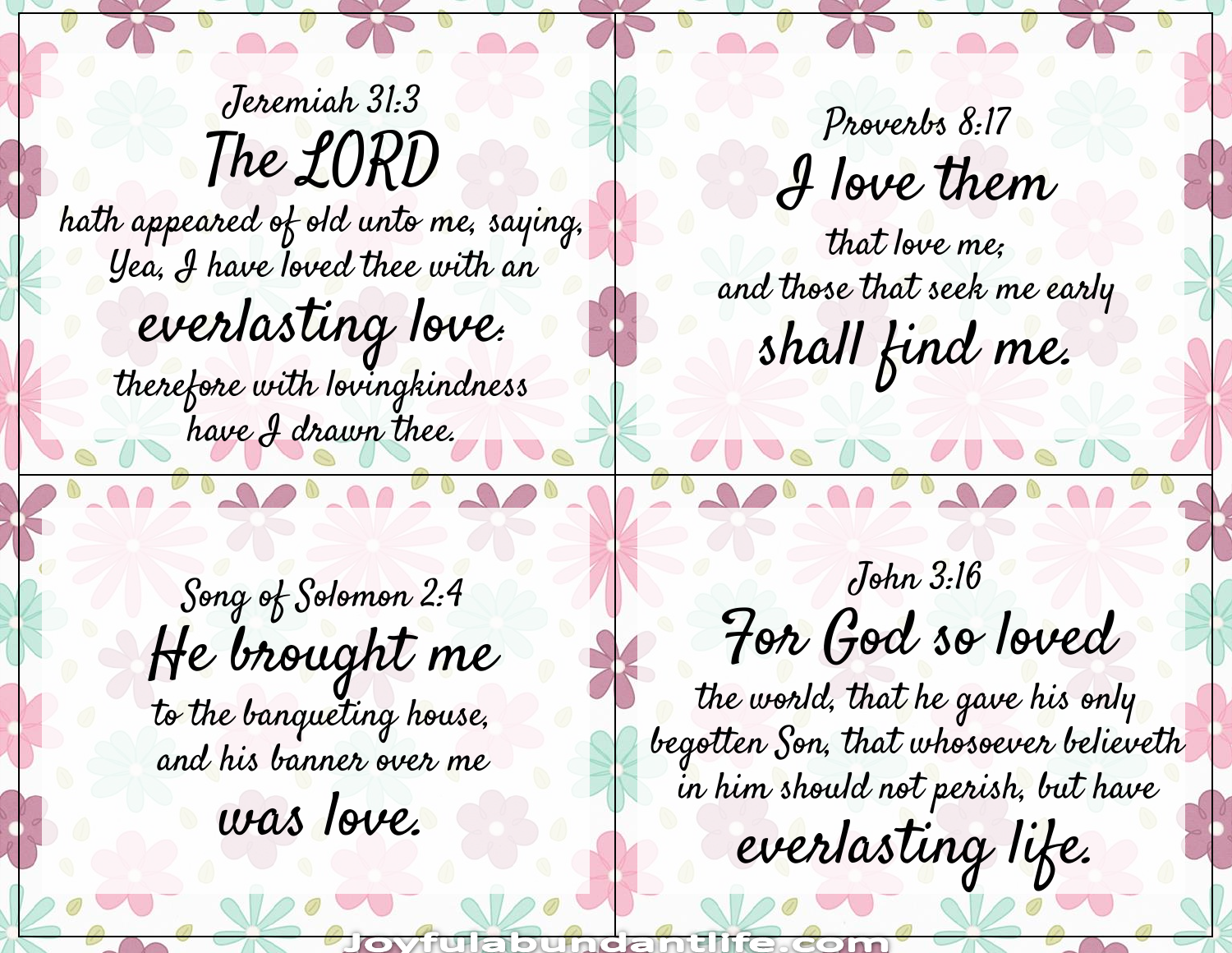John 13:34 A new commandment I give unto you, That ye love one another; as I have

loved you, that ye also love one another.

Romans 5:8 But God commendeth

his love toward us, in that, while we were yet sinners, Christ died for us.

John 15:9 As the Father hath loved me, so have I loved you: continue ye in my love.

Romans 8:38-39 For I am persuaded, that neither death, nor life, nor angels, nor principalities, nor powers, nor things present, nor things to come, Nor height, nor depth, nor any other creature, shall be able to separate us from the

love of God, which is in Christ Jesus our Lord.

a bulgo amullica dom OVTUP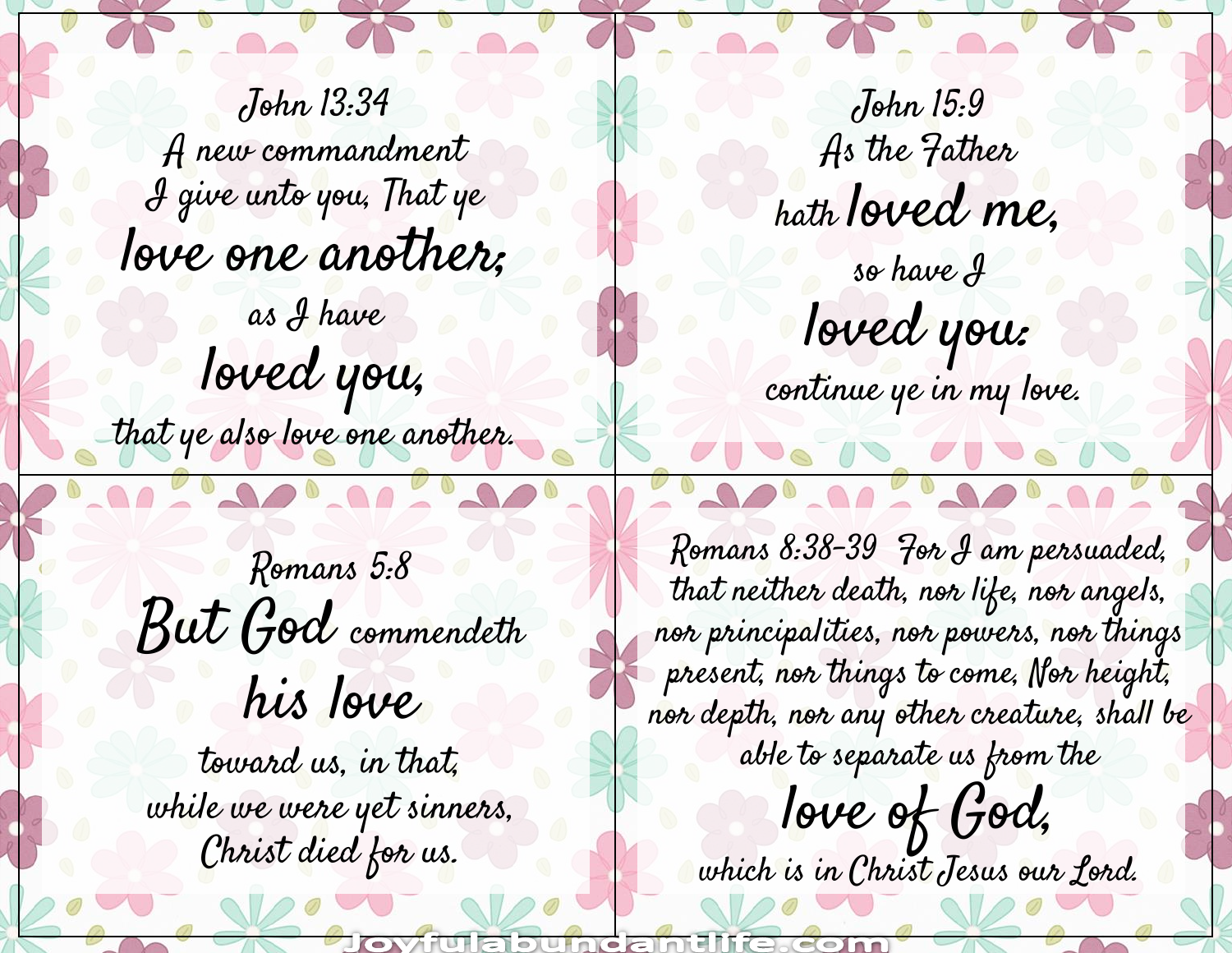Ephesians 3:19 And to know the love of Christ, which passeth knowledge, that ye might be filled with all the fulness of God.

Ephesians 5:2 And walk in love, as Christ also hath loved us,

and hath given himself for us an offering and a sacrifice to God for a sweetsmelling savour.

1 John 3:1 Behold, what manner

NOUSA

of love the Father hath bestowed upon us, that we should be called the sons of God: therefore the world knoweth us not, because it knew him not.

OVTU

1 John 4:8 He that loveth not knoweth not God; for God is love.

abuneant ra.co